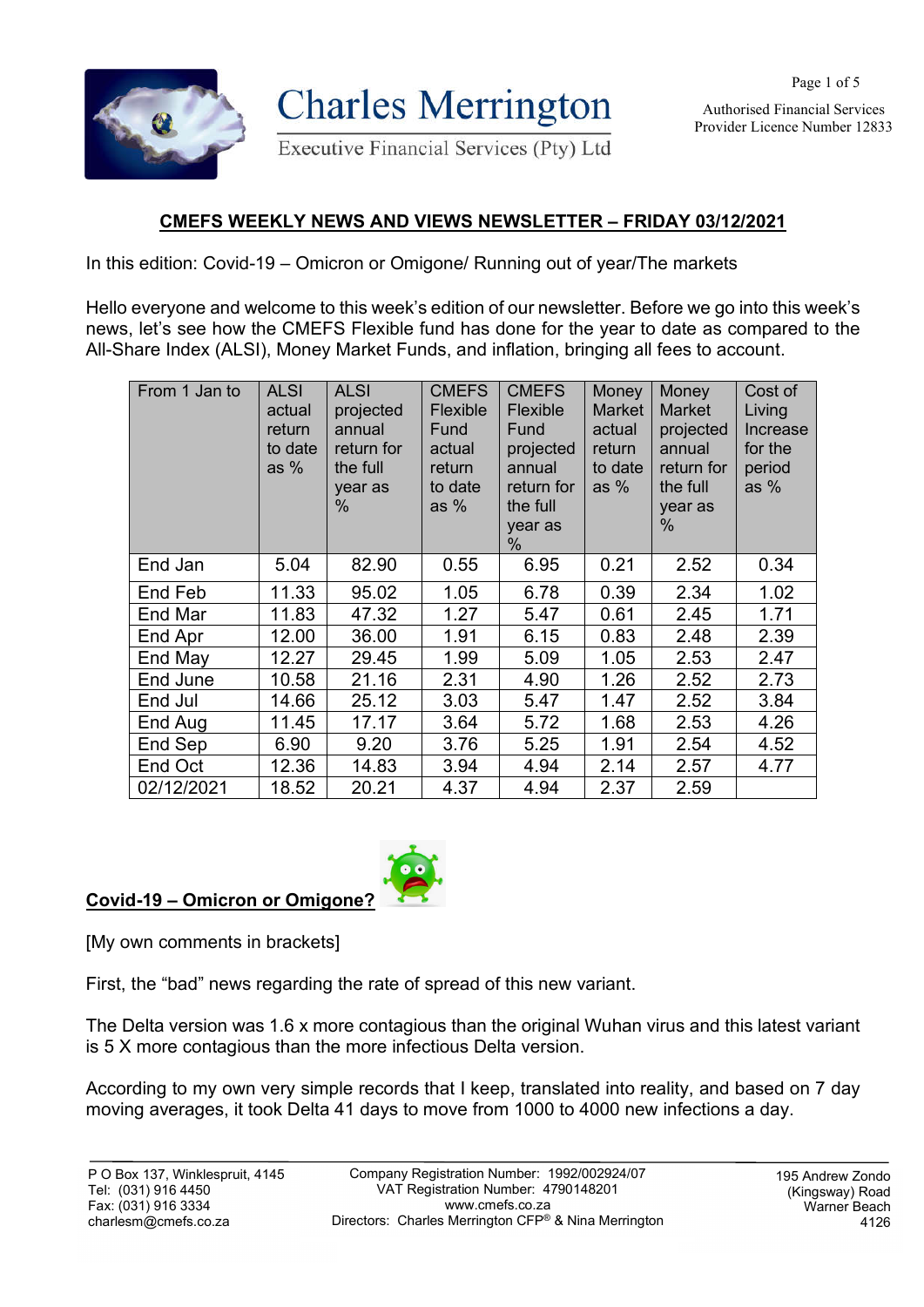Omicron has done this in just 8 days.

Based on the current rate of increase in new cases per day, in approximately 6 days from now we should hit the 15 000 mark. (On a 7-day moving average basis.)

It was around this point that lock down level 4 was put in place to contain the spread of the (then Delta) virus during the 3rd wave.

Therefore, until more is known about whether it is more deadly than its predecessor, extreme caution is advised, especially if you are unvaccinated.

It has been my experience that although the vast majority survive after becoming infected with the (then Delta) virus, if you are unvaccinated and the virus has your name on it, it is game over for you.

So please be extra, extra, careful out there, starting today.

And now to the other news on this variant.

My reading so far on this virus has taken me to a very interesting place in so far as virus mutations are concerned.

It seems that viruses, generally, in their hurry to mutate, although they become more contagious with every mutation and subsequent mutation, also become weaker.

Apparently, according to a Dr BN Naidoo, "every time it [the Covid-19 virus] mutates, its protein shell becomes weaker and weaker, and the more complex the mutation [which seems to be the case with this latest variant] the weaker the virus gets until it undergoes a lethal mutation, thus committing "viral suicide", which causes its demise within three [or so] years. If this is true, then 1 more year for Covid."

This kind of answers the question I had in my mind regarding the "Spanish Flu" which suddenly "disappeared" never to be seen again after three or so years, although at a cost of around 50 million lives at the time. [By comparison, Covid-19 so far (two years in) has taken around 5 million lives]

A further article written by a Howard Armistead a few days earlier also makes some interesting observations. Howard is an Aids, Ebola and Covid-19 researcher and has written more than 65 essays on SARS0CoV-2 and Covid since January 2020.

Here are two interesting excerpts from his rather lengthy article.

"What is different about B.1.1.529, the Omicron variant? Although more than a dozen SARS-2 variants have arisen over the past two years, *none has had anywhere close to the 50 mutations detected in Omicron*. The Delta variant differed by only two mutations. Thus, some have called Omicron a whole new lineage of Covid, practically a different coronavirus."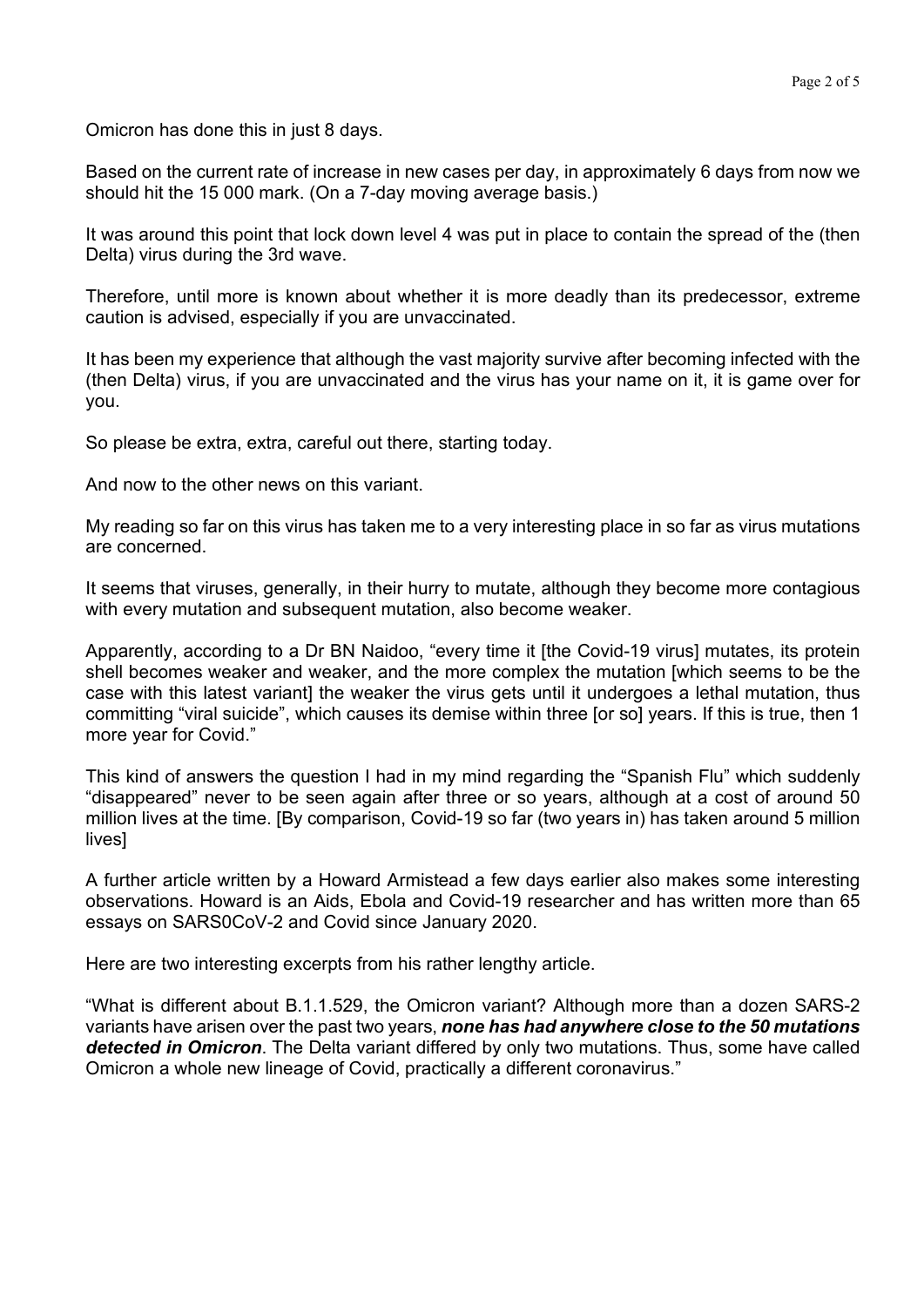"How dangerous is the new Omicron variant? We should know the answer to that question within a month. At this stage it is impossible to provide an accurate answer.

Most cases of omicron have been in people that were unvaccinated. Many showed no symptoms. This suggests Omicron is no more dangerous or deadly than Delta. It might be less so.

Virologists know that when a virus mutates to become more contagious, it often becomes less virulent at the same time. There is a trade-off.

*If Omicron is less deadly, it would be beneficial for it to spread widely and outcompete delta to become the most prevalent variant worldwide. That could lessen the impact of this*  **pandemic.** [I wonder if this will be allowed to happen if it is found to be less deadly?]

On the other hand, some of the 50 mutations of Omicron appear similar to those in the Beta variant that allowed it to evade aspects of both natural and vaccine induced immune responses. That could make Omicron more dangerous. But much is unknown. Scientists will soon answer these questions."

Here's a link to the full article.

https://mg.co.za/opinion/2021-12-01-omicron-variant-of-covid-the-dominant-strain-in-southafrica/

## **Running out of year**…

Just a reminder that our last working day will be the 15<sup>th</sup> December, which is a Wednesday, and our first day back at work will be the  $3<sup>rd</sup>$  January, which is a Monday.

However, such is the nature of our work that we will be available for emergencies during this 'shutdown" period.

We will also be posting to our website a guide to things you might need to know during this time.

This will include such things as what to do if you get that nasty letter from SARS on the day before Christmas; when you can expect to receive your pension payment if you are invested with us; who to contact if you get back to where you parked your car, and it is no longer there, and so on.

So, before calling anyone, as people do need "recharge" time and it has been another tough year for all, please check this help notice before calling anyone. Many thanks.

PS" The notice is not there yet as it is a work in progress, but it will be posted before the 15<sup>th</sup> of December.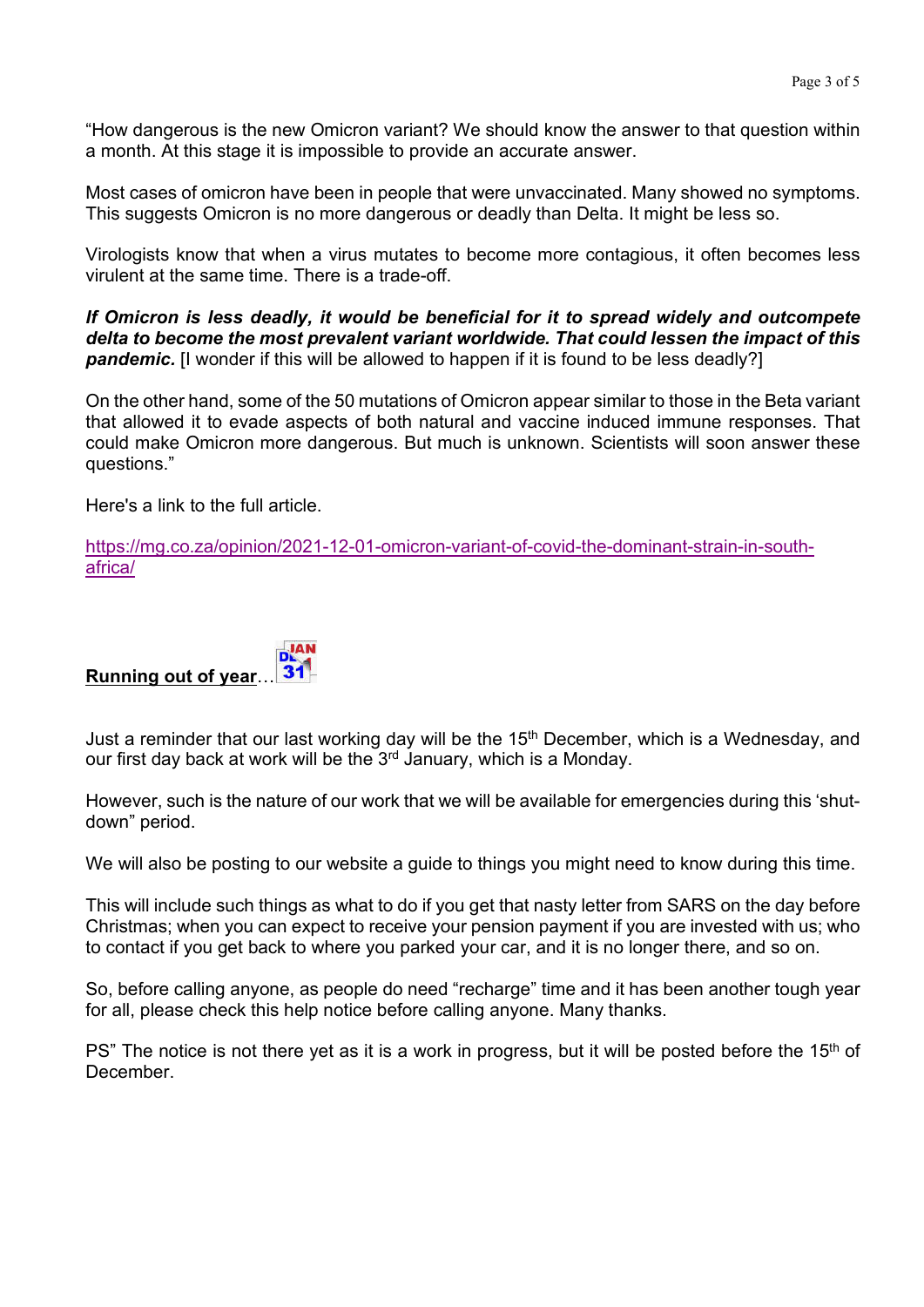

And now for our next gravity defying trick.

Below is a **valuation** review snip taken from a recent newsletter published by John Hussman, showing where the markets are right now in terms of valuations. A picture is indeed worth a thousand words.

If you are in the markets, you are here.

Covid-19 scare……………….

Just prior to the crash of 2008

Just prior to the crash of 2000

## **Valuation review**

The chart below shows the valuation measure we find best correlated with actual subsequent market returns in market cycles across history - the ratio of U.S. nonfinancial equity market repitalization to response gross value added including our estimates of foreign revenue (MarketCap/GVA). This measure is now 50% above levels that were never seen in history prior to last year



Not a good thing to look at if you suffer from vertigo!

And note that these are VALUATION levels and not the levels the price of stock has reached in the US.

As you will see from the above, between 1947 and 1996 **valuations** hovered between 0.45 (undervalued) and 1.35 (over-valued) They're now sitting at close to 3.6.